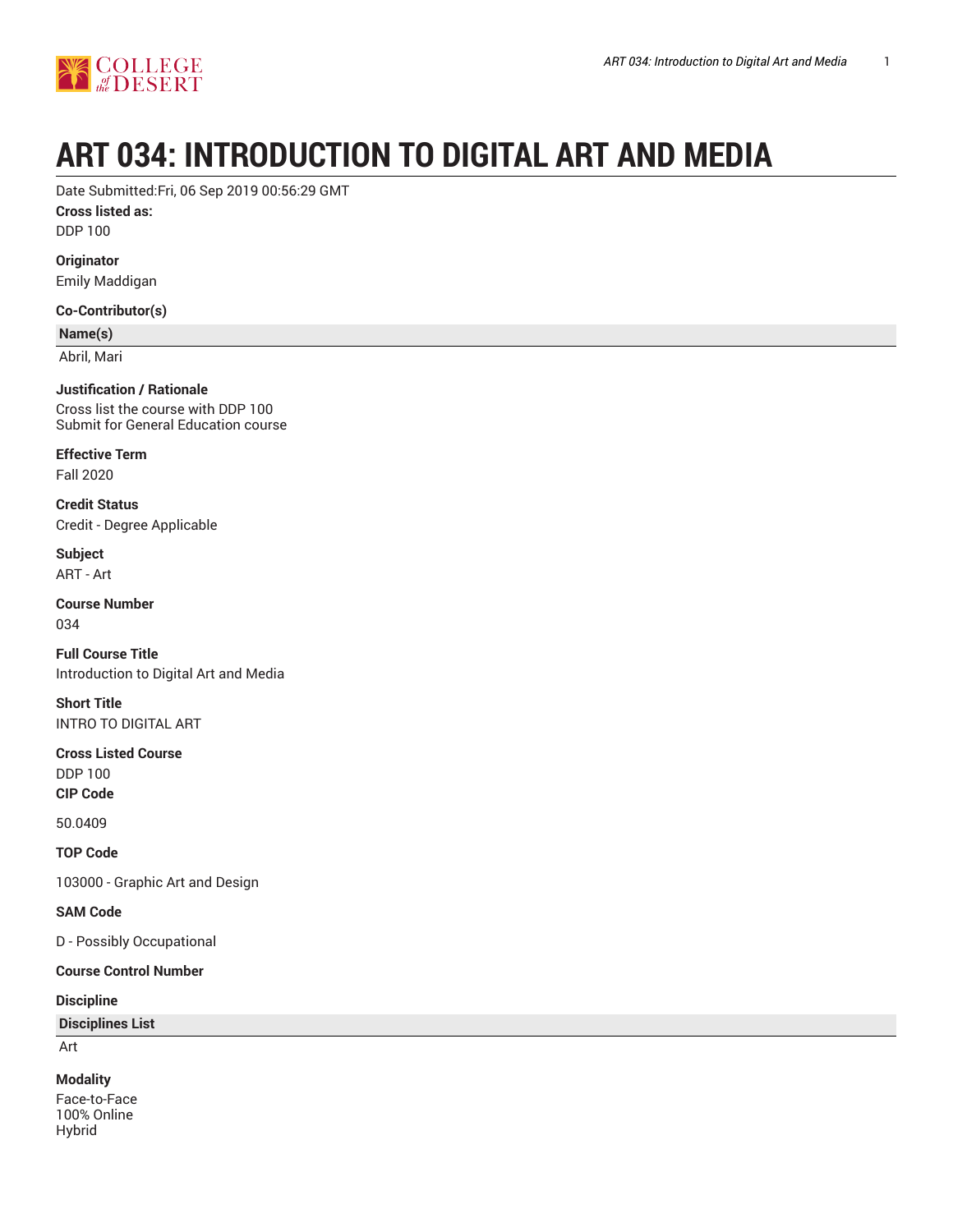

#### **Catalog Description**

This overview course is open to all students wanting to know more about the different areas of Digital Art and Media. Introduction to fundamental concepts, practices and theories of digital art and media. Topics include: integration of traditional design, color, and compositional principles with contemporary digital tools. Demonstrations of digital image capture, image manipulation, illustration, layout, animation, 3D, and emerging technologies will also be given.

#### **Schedule Description**

This overview course is open to all students wanting to know more about the different areas of Digital Art and Media. Introduction to fundamental concepts, practices and theories of digital art. Topics include: integration of traditional design, color, and compositional principles with contemporary digital tools. Demonstrations of digital image capture, image manipulation, illustration, layout, animation, 3D, and emerging technologies will also be given.

**Lecture Units** 2 **Lecture Semester Hours** 36 **Lab Units** 1 **Lab Semester Hours** 54 **In-class Hours** 90 **Out-of-class Hours** 72 **Total Course Units** 3 **Total Semester Hours** 162 **Required Text and Other Instructional Materials Resource Type** Book **Open Educational Resource** No **Author** Paul, Christiane

**Title** Digital Arts

**Edition** Third

**Publisher**

Thames Hudson

**Year** 2015

**College Level** Yes

**Flesch-Kincaid Level** 12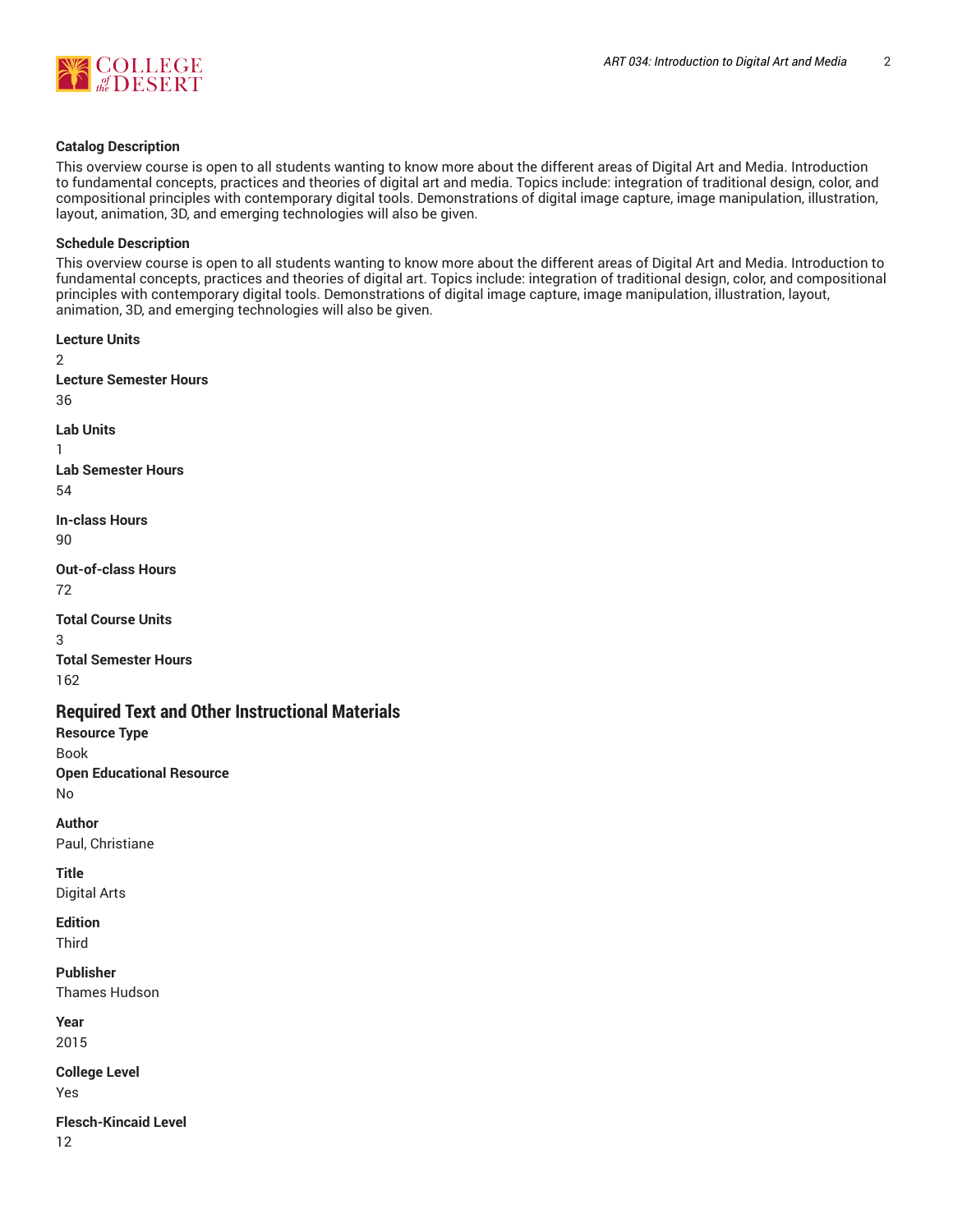

## **ISBN #**

9780500204238

#### **Class Size Maximum**

25

#### **Course Content**

- 1. Elements and principles of design as they relate to digital media.
- 2. Concept development as it relates to digital and time-based art.
- 3. The use of technology to create art through various digital media input and output methods.
- 4. Principles and uses of vector or raster based software in the creation of digital art.
- 5. Characteristics of color in additive and subtractive color systems.
- 6. Group and individual critiques of digital images utilizing relevant terminology and concepts.

#### **Lab Content**

- Create art and design through various digital media input methods using vector or raster based software.
- Assignments focusing on the conceptual development in project based digital images and time based works.
- Group and individual critiques in oral and written format.

#### **Course Objectives**

|             | <b>Objectives</b>                                                                                                                           |
|-------------|---------------------------------------------------------------------------------------------------------------------------------------------|
| Objective 1 | Analyze project needs and apply the elements and principles of design in finished digital images and time based<br>works.                   |
| Objective 2 | Create a portfolio of work demonstrating formal, conceptual and technical development.                                                      |
| Objective 3 | Produce digital images and time based work through various digital media input and output methods using vector or<br>raster-based software. |
| Objective 4 | Examine and evaluate historical and contemporary theories, language, aesthetics and criticism in the digital arts<br>globally.              |
| Objective 5 | Identify, create, edit, and display different types of digital files in text, graphics, animation, video, and/or audio.                     |

#### **Student Learning Outcomes**

|           | Upon satisfactory completion of this course, students will be able to:                                                                                                 |
|-----------|------------------------------------------------------------------------------------------------------------------------------------------------------------------------|
| Outcome 1 | Demonstrate understanding of design elements and principles and the use of type, color and image.                                                                      |
| Outcome 2 | Develop and produce, projects within a set deadline using digital hardware and software using techniques related to<br>painting, drawing, animation, design and video. |
| Outcome 3 | Evaluate and appraise other design projects and differentiate between effective and ineffective solutions during in-<br>class<br>critiques.                            |

#### **Methods of Instruction**

| <b>Method</b>                      | Please provide a description or examples of how each instructional<br>method will be used in this course.                                                                                                             |
|------------------------------------|-----------------------------------------------------------------------------------------------------------------------------------------------------------------------------------------------------------------------|
| Collaborative/Team                 | Students will critique as teams/groups on various projects/design<br>challenges.                                                                                                                                      |
| Demonstration, Repetition/Practice | Students will learn technical software and hardware applications and<br>apply them in a series of assignment/design challenges. They will also<br>learn the historical processes of design from a global perspective. |
| Discussion                         | Students will verbally pitch their art and design concepts to the group as<br>well as in progress discussions.                                                                                                        |
| Experiential                       | Students will use traditional design software and hardware and apply it<br>to current conceptual trend in the Arts and Media Field.                                                                                   |
| Individualized Study               | Students will research historical and contemporary approaches to digital<br>art and media and develop their compositions and execute them for<br>class discussion.                                                    |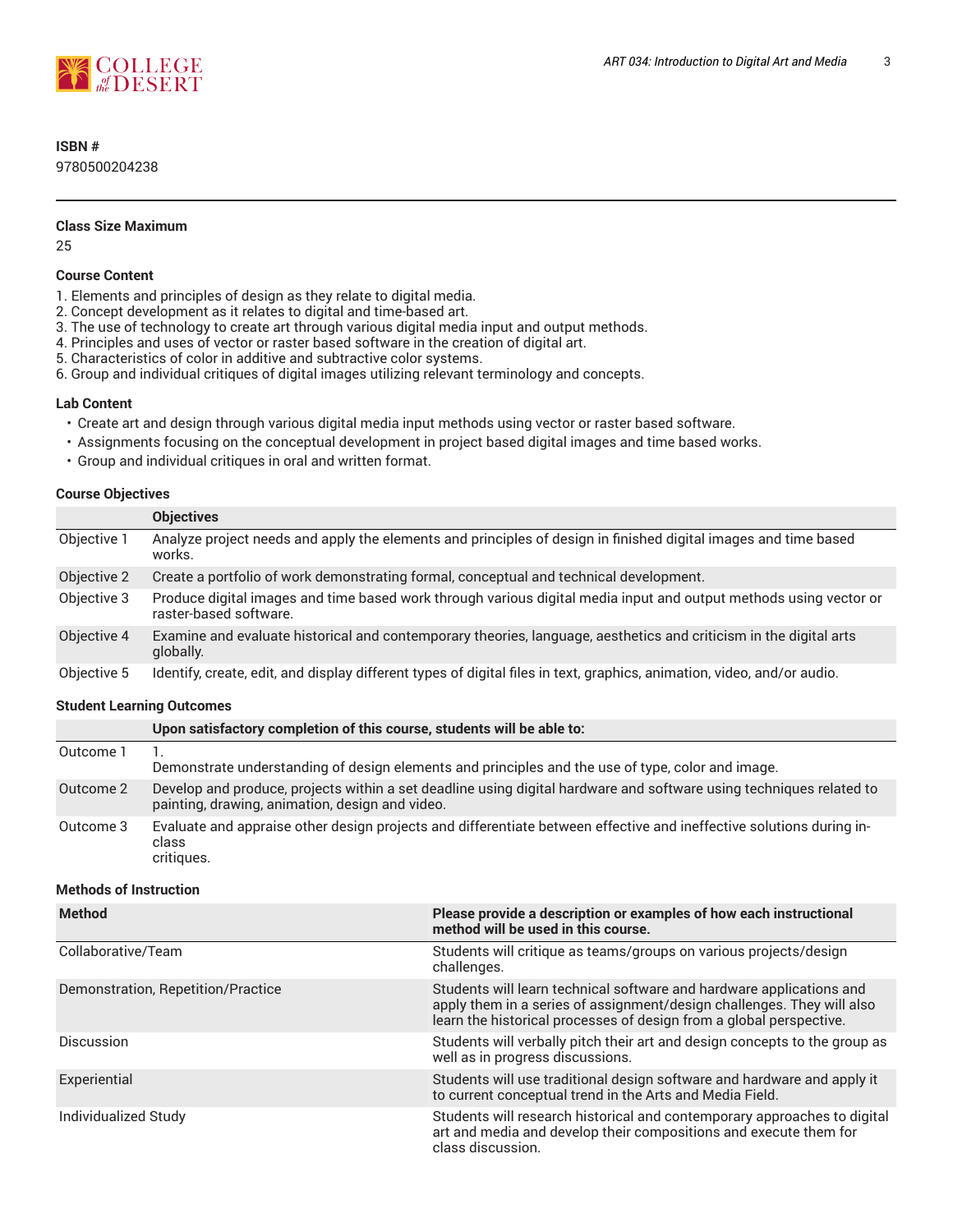# **SCOLLEGE**

| Laboratory                   | Students will use the MAC computer lab for the course assignments, or<br>their personal computer with the appropriate software and hardware.                                                                                                               |
|------------------------------|------------------------------------------------------------------------------------------------------------------------------------------------------------------------------------------------------------------------------------------------------------|
| Lecture                      | Lectures will be provided on historical and contemporary approaches to<br>digital art and media globally, as well as demonstrations on how to use<br>software as it relates to the assignments.                                                            |
| Participation                | Students will participate in critiques, in class exercises and general<br>feedback on visual examples.                                                                                                                                                     |
| Self-exploration             | Students will explore their own conceptual approaches, ideas and<br>perspectives to the assignments.                                                                                                                                                       |
| Technology-based instruction | All course work uses current technology in the field, the students will<br>learn the software and create physical and digital projects with the<br>technology. Instructors will use the technology in demonstrations as it<br>pertains to the assignments. |

#### **Methods of Evaluation**

| <b>Method</b>                                 | Please provide a description or examples of how<br>each evaluation method will be used in this course.                                                                                                | <b>Type of Assignment</b> |
|-----------------------------------------------|-------------------------------------------------------------------------------------------------------------------------------------------------------------------------------------------------------|---------------------------|
| Written homework                              | Students will have a written exam that will be<br>graded with a rubric.                                                                                                                               | In and Out of Class       |
| Critiques                                     | Students will participate in group critiques,<br>addressing the requirements of the assignment as<br>well as the creative exploration and graded with a<br>rubric.                                    | In and Out of Class       |
| Portfolios                                    | Students will create a "body of work" that will be<br>evaluated with a rubric. Amount of works in a body<br>of work will vary 6-30 approximate.                                                       | In and Out of Class       |
| Field/physical activity observations          | Student will be evaluated on their ability to<br>comprehend the and physically complete<br>assignments.                                                                                               | In and Out of Class       |
| Product/project development evaluation        | Students will create assignments with given criteria<br>and will work to solve the design/art challenge as<br>well as apply key fundamental compositions.                                             | In and Out of Class       |
| Self/peer assessment and portfolio evaluation | Students will use rubrics to self evaluate their own<br>progress as well as evaluate the work of their peers.                                                                                         | In and Out of Class       |
| Tests/Quizzes/Examinations                    | Students will be quizzed weekly on key art and<br>media terminology including the principles and<br>elements of design.                                                                               | In and Out of Class       |
| Mid-term and final evaluations                | Students will have both a mid term and final<br>evaluation. The culmination of the course will be<br>a graded assignment/project or physical test of<br>knowledge pertaining to software or hardware. | In and Out of Class       |
| Student participation/contribution            | Students will be graded in their participation at<br>critiques and group discussions.                                                                                                                 | In and Out of Class       |

#### **Assignments**

#### **Other In-class Assignments**

In class assignments will address the following: Personal Montage addressing the elements and principles of design. Unity/Variety/Emphasis- drawing assignment covers these design principles Parallels of Music and rhythm in art. (strong historical component) Rhythm/Line/Direction- drawing assignment covers design principles and elements of line. Art History Review of effective positive and negative space. Positive/Negative Space- drawing assignment covers positive/negative space. Space/Volume- drawing assignment based on aerial (atmospheric) perspective. The Use of technology to create various digital input and outputs. Currency Design (typography, color choice, resolution issues). (historical review) Linear Perspective drawing - design assignment using perspective. Advertising "automotive" replacing color and technical issues.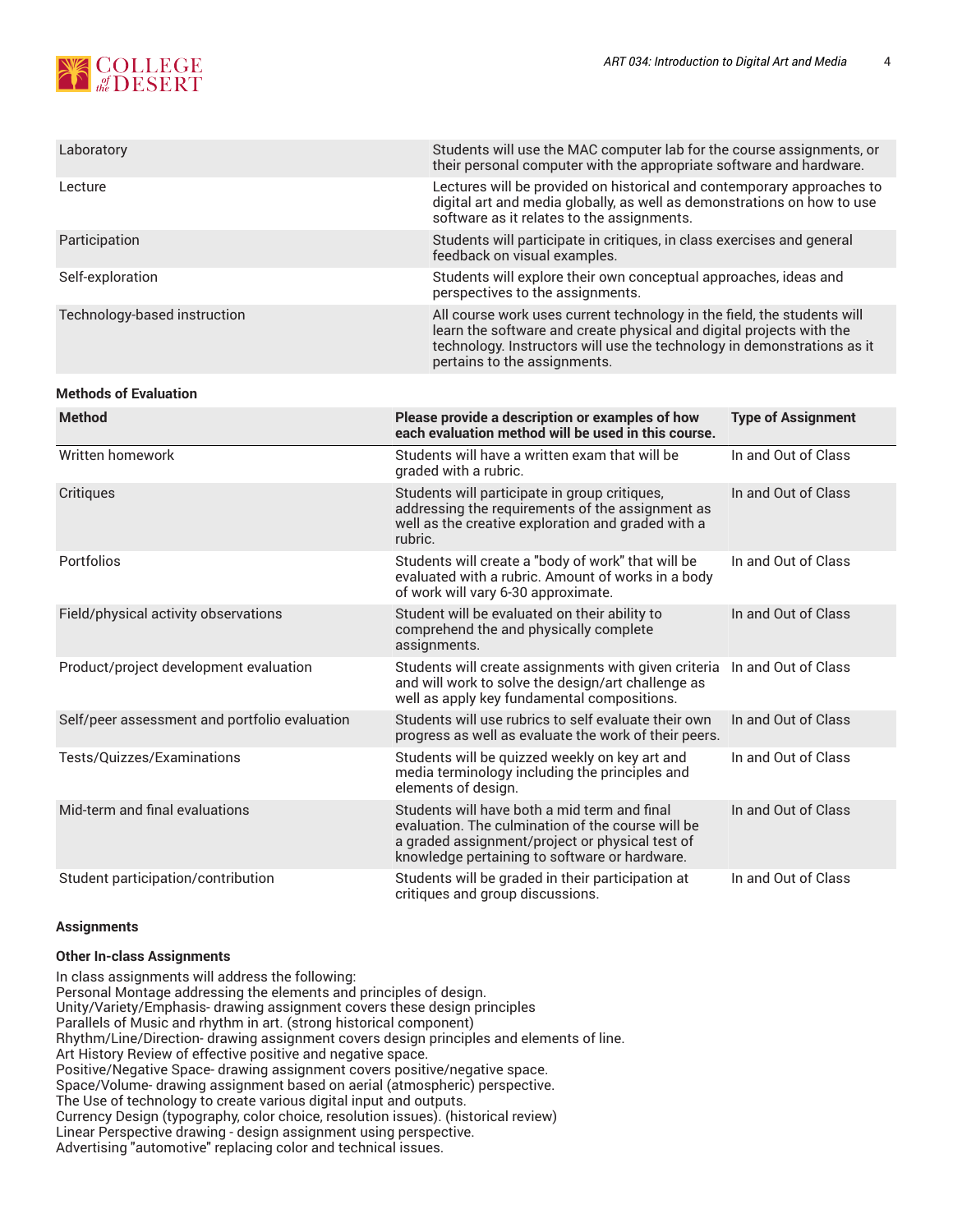

Color Schemes- Principles of color, color wheel, and properties.

#### **Other Out-of-class Assignments**

- Required Readings from text, handouts, and web.
- Evaluate media (magazines, newspapers, websites and posters) for their effectiveness and means of expression.

#### **Grade Methods**

Letter Grade Only

## **Distance Education Checklist**

**Include the percentage of online and on-campus instruction you anticipate.**

**Online %** 50 **On-campus %** 50

## **Lab Courses**

#### **How will the lab component of your course be differentiated from the lecture component of the course?**

The lecture portion of the course will consist of demonstrations, readings and activities that will build knowledge of the how the software works in the development creative content. Students will be working on assignments from the book as well as developing research, thumbnail sketches, digital roughs and final compositions during the lab component of the course.

#### From the COR list, what activities are specified as lab, and how will those be monitored by the instructor?

Activities that involve the students designing projects will be specified as lab. The course will contain Canvas weekly assignments that require students to complete graphic design projects that achieve a particular goal.

#### **How will you assess the online delivery of lab activities?**

Lab activities will require students to upload files and input text and/or URLs for assignments.

## **Instructional Materials and Resources**

If you use any other technologies in addition to the college LMS, what other technologies will you use and how are you ensuring **student data security?**

N/A

**If used, explain how specific materials and resources outside the LMS will be used to enhance student learning.** N/A

## **Effective Student/Faculty Contact**

Which of the following methods of regular, timely, and effective student/faculty contact will be used in this course?

#### **Within Course Management System:**

Timely feedback and return of student work as specified in the syllabus Discussion forums with substantive instructor participation Chat room/instant messaging Regular virtual office hours Private messages Online quizzes and examinations Video or audio feedback Weekly announcements

#### **External to Course Management System:**

Direct e-mail E-portfolios/blogs/wikis Posted audio/video (including YouTube, 3cmediasolutions, etc.) Synchronous audio/video Teleconferencing Telephone contact/voicemail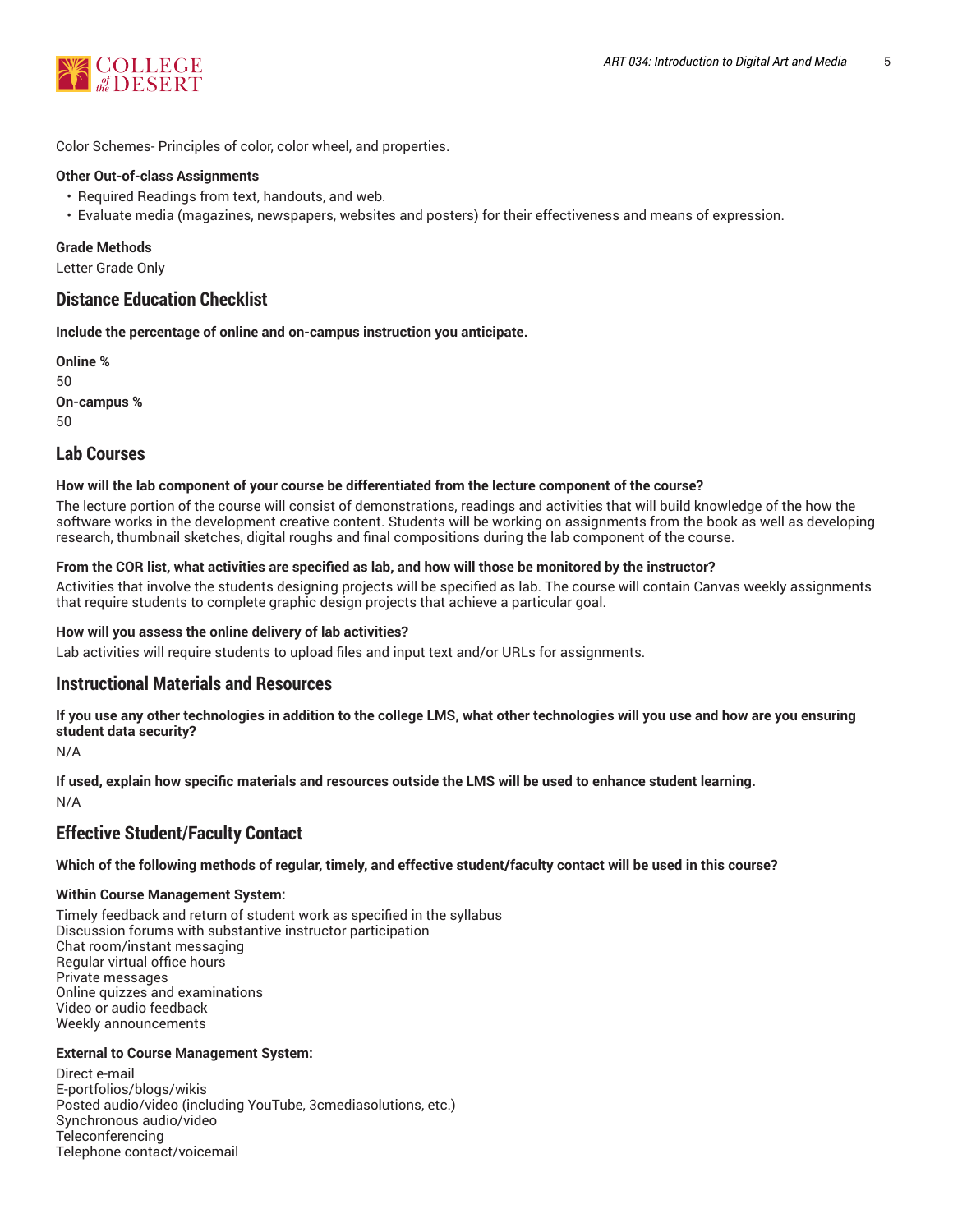

#### **For hybrid courses:**

Scheduled Face-to-Face group or individual meetings Field trips Library workshops Orientation, study, and/or review sessions Supplemental seminar or study sessions

#### Briefly discuss how the selected strategies above will be used to maintain Regular Effective Contact in the course.

There will be weekly discussions regarding topics related to digital media and art with appropriate instructor participation. Students will create and upload assignments of their creation. These activities will receive appropriate instructor feedback.

#### **If interacting with students outside the LMS, explain how additional interactions with students outside the LMS will enhance student learning.**

With hybrid courses, students will meet weekly for lecture, demonstrations and critques.

## **Other Information**

#### **Comparable Transfer Course Information**

**University System CSU Campus** CSU San Bernardino

**Course Number** 123 **Course Title** ARTS

**Catalog Year** 2017

**COD GE** C3 - Arts, Humanities, and Culture

## **MIS Course Data**

**CIP Code** 50.0409 - Graphic Design.

**TOP Code** 103000 - Graphic Art and Design

**SAM Code** D - Possibly Occupational

**Basic Skills Status** Not Basic Skills

**Prior College Level** Not applicable

**Cooperative Work Experience** Not a Coop Course

**Course Classification Status** Credit Course

**Approved Special Class** Not special class